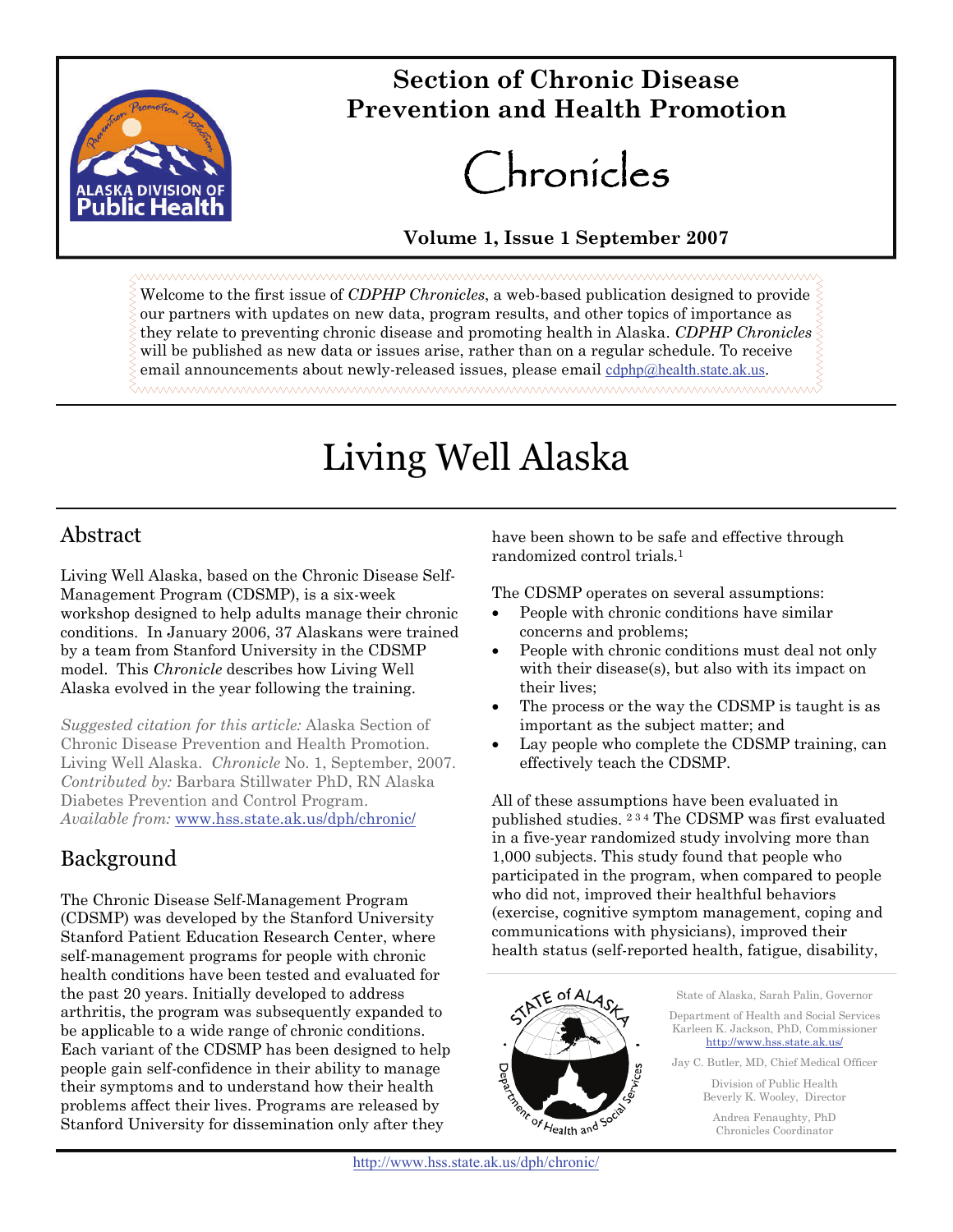social/role activities, and health distress), and decreased their days in the hospital. The decrease in hospital days was associated with a cost savings of 1:4.<sup>2</sup> In a recent randomized trial, it was found that although subsequent health service utilization did not differ between the two groups, the treatment group did report considerably greater health-related quality of life, which is translatable as a cost savings since quality of life can be quantified.5

The CDSMP is a patient education program designed to be led by trained lay persons, although health professionals can also co-lead the workshops. These leaders meet with groups of 10 to 15 persons with chronic conditions. The sessions are 2 1/2 hours long, once each week for six consecutive weeks. The workshop is designed for persons experiencing any type of chronic health condition; their significant others and caretakers are encouraged to attend.

The CDSMP addresses the following:

- starting an exercise program;
- cognitive symptom management;
- healthy eating;
- breathing exercises;
- relaxation;
- creating and modifying an action plan;
- problem solving;
- communicating with family, friends, and health care providers; and
- dealing with the emotions of chronic illness, particularly anger and depression.

In the traditional model of patient education, an educator communicates disease specific information with the hope that compliance will improve clinical outcomes. In contrast, the CDSMP targets improving self-efficacy, that is, the self-confidence in one's capacity to make life changes. The CDSMP does not replace traditional patient education but rather complements and reinforces it. In the CDSMP, participants obtain new information, learn new skills and abilities, and develop new ways to manage and cope with their chronic conditions. Participants give and receive support from others who have comparable challenges from living with a chronic health condition.

Sessions are highly interactive and emphasize strategies to help individuals more effectively manage their chronic conditions. The theoretical basis of the CDSMP include skills mastery, which is accomplished through weekly action plans or self-contracts to do specific behaviors, as well as feedback and modeling.

During the workshops, leaders frequently use group problem-solving strategies as well as brainstorming.

#### Context

An aging Alaskan population, an increase in chronic disease prevalence, risk factors, and co-morbidities, and the lack of health education programs appropriate for persons with multiple chronic conditions all served as the impetus for implementing a CDSMP in Alaska. Our goal was to train individuals to teach CDSMP within vulnerable and high-risk communities. Because chronic disease disproportionately affects people of color, the elderly, and persons of low Social Economic Status, we directed our initial recruiting efforts to community health centers and rural clinics.

In the CDSMP model, there are course leaders and master trainers. Course leaders are trained to teach the six-week workshop, and master trainers are trained to teach the six-week workshop as well as to train course leaders to teach the workshop. Whereas course leaders are relatively restricted to teaching within their community, master trainers have the flexibility to train in multiple communities. This is an important factor to take into consideration in terms of spreading the model.

In 2005, Dr. Kate Lorig from the Stanford Patient Education Research Center was contacted to provide CDSMP training in Alaska. In January 2006, Dr. Lorig and her training team from Stanford and Canada provided both master training and course leader training. This training was sponsored by the Alaska Diabetes Prevention and Control Program and the Alaska Arthritis Program. It qualified 37 persons to teach the 6-week workshop and 12 persons to teach the 4-day course leader course as well as the 6-week workshop.

In order to teach the Stanford CDSMP, one must hold or be covered under a licensed agreement with Stanford University. In Alaska, the license is held by the Section of Chronic Disease Prevention and Health Promotion (CDPHP), Division of Public Health, Department of Health and Social Services. The licensing agreement with Stanford University was negotiated and finalized in August 2006. Each of the 37 persons trained in January 2006 is covered under this license as well as the subsequent course leaders and master trainers whose training is sponsored by the State. All course leaders and master trainers are required to sign a memorandum of agreement with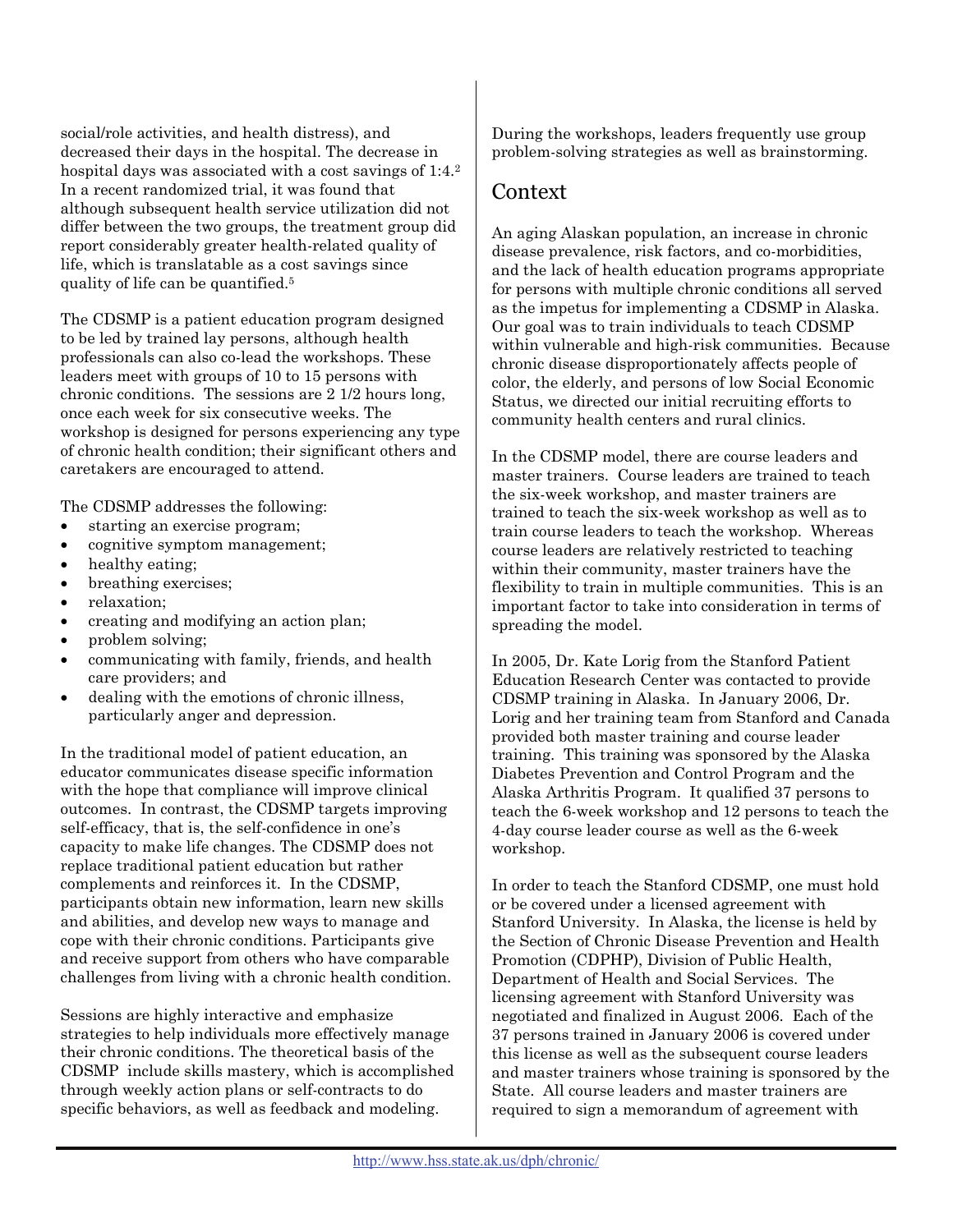CDPHP indicating that they will teach the 6-week workshop or conduct the 4-day training as it was written by Stanford University and that they will complete and submit the workshop and leader training evaluation forms. The CDSMP in Alaska was named, Living Well Alaska. Living Well Alaska is maintained and supported by the Alaska Diabetes Prevention and Control Program and the Alaska Arthritis Program.

#### Methods

Following the initial training, leaders returned to their communities to elicit interest in having a Living Well Alaska workshop. After interest was determined and the participants were recruited, the course leaders contacted the State (CDPHP) to request copies of *Living a Healthy Life with Chronic Conditions*<sup>6</sup> for the participants. The books were mailed to the course leaders along with attendance and evaluation forms. The evaluation forms were intended for both the course

#### **Participant Demographics**

| Table 1. Characteristics of Living Well<br>Alaska participants, 3/1-12/31/2006 (n=46)                           |               |  |
|-----------------------------------------------------------------------------------------------------------------|---------------|--|
| Gender                                                                                                          |               |  |
| Female                                                                                                          | 33 (72%)      |  |
| Male                                                                                                            | 12 (26%)      |  |
| Age                                                                                                             |               |  |
| $\leq 45$                                                                                                       | 10 (22%)      |  |
| 45-64                                                                                                           | 22 (48%)      |  |
| $\geq 65$                                                                                                       | 13 (30%)      |  |
| Chronic conditions listed                                                                                       |               |  |
| Arthritis                                                                                                       | 23 (50%)      |  |
| <b>Diabetes</b>                                                                                                 | 15 (33%)      |  |
| Heart disease                                                                                                   | 7(15%)        |  |
| Other                                                                                                           | 22 (48%)*     |  |
| <b>Reason for taking workshop</b>                                                                               |               |  |
| To learn about self-management                                                                                  | 23 (50%)      |  |
| Lived with / cared for someone<br>with a chronic condition                                                      | 9(20%)        |  |
| Other                                                                                                           | 11 $(24%)$ ** |  |
| *Most participants listed more than one chronic condition.<br>** Some participants listed more than one reason. |               |  |

leaders and the participants to complete at the final session of the 6-week workshop. The following section describes the data derived from these evaluation forms for workshops taught between March 1 and December 31, 2006.

#### **Consequences**

Of the 37 leaders trained, a total of 20 persons have taught at least one workshop in the 12 months since the initial training by Stanford. Ten persons indicated that although they did not teach a class in 2006, they are planning to teach a class in 2007. Of the remaining seven persons trained, three did not respond to followup calls, two have left the state, and two expressed no interest in teaching a class in the future.

There were ten Living Well Alaska workshops in the first year following the initial CDSMP training. The workshops were facilitated in Anchorage, Juneau, Soldotna, and Talkeetna. A total of 114 participants attended the first session; the total number dropped off to 71 participants at session six, yielding a completion rate of 62%. Of these 71 participants, 46 (65%) returned a completed workshop evaluation form. The following data are based on these 46 forms.

#### **Participant Feedback**

A series of questions assessed participants' experience and satisfaction with the Living Well Alaska course, each rated on a 1 to 10 Likert-type scale. Means for each question are reported in Table 2.

**Table 2. Participant Experiences and** 

| Satisfaction with Living Well Alaska $(n = 46)$                       |                                                |      |  |
|-----------------------------------------------------------------------|------------------------------------------------|------|--|
| Question                                                              | <b>Response Options</b>                        | Mean |  |
| Contact with buddy<br>between sessions                                | $1$ (no contact) to $10$<br>(frequent contact) | 4.7  |  |
| Satisfied with<br>workshop leader                                     | $1$ (not at all) to $10$<br>(completely)       | 8.9  |  |
| Likelihood of applying<br>what I learned                              | $1$ (not at all) to $10$<br>(certain to use)   | 8.2  |  |
| Confident can revise<br>my action plan                                | $1$ (not at all) to $10$<br>(totally)          | 8.1  |  |
| Confident can<br>manage symptoms                                      | 1 (not at all) to $10$<br>(totally)            | 7.6  |  |
| Confident can<br>manage health<br>problems to reduce<br>doctor visits | 1 (not at all) to $10$<br>(totally)            | 7.6  |  |